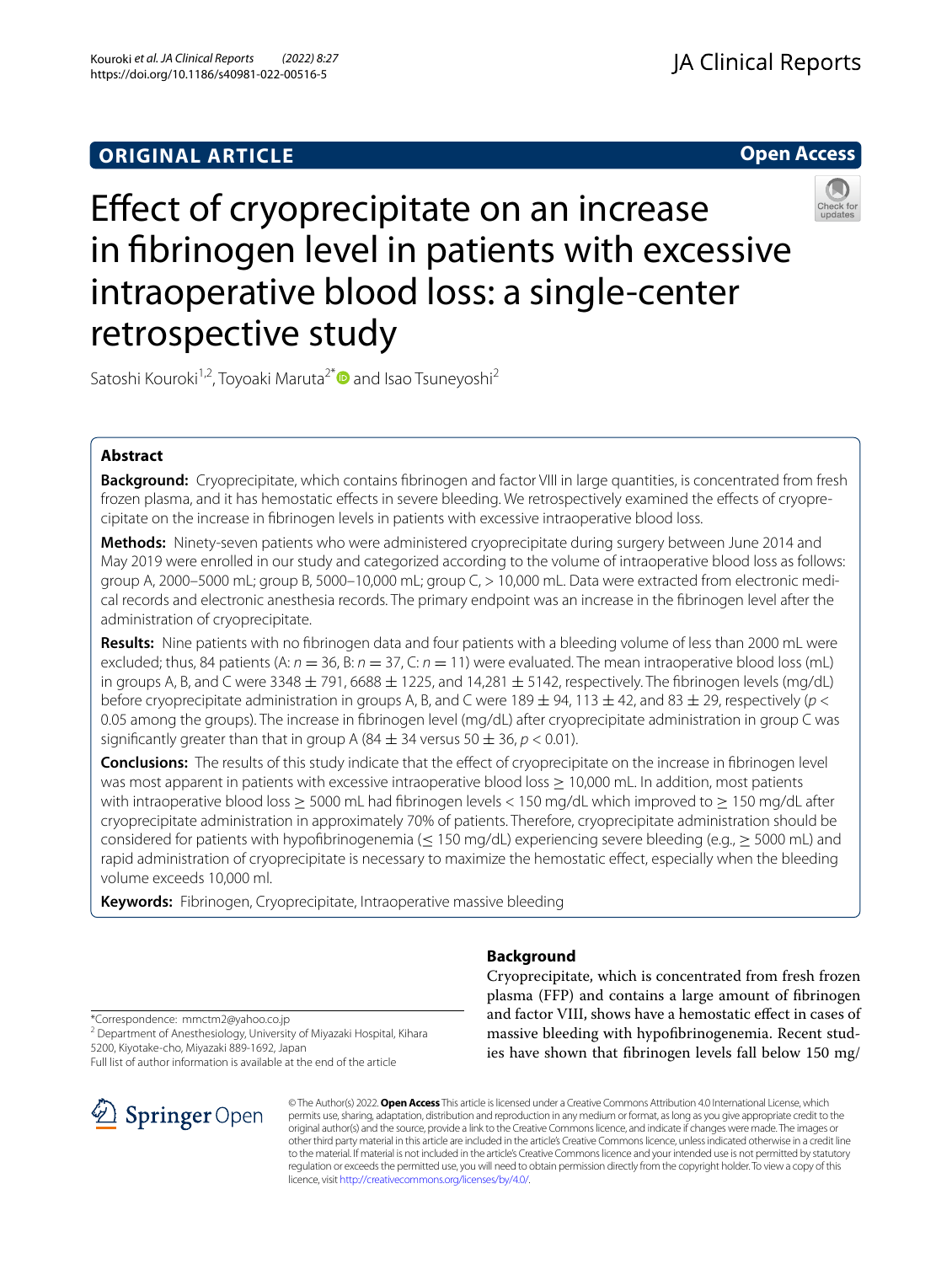dL during massive intraoperative bleeding [\[1](#page-5-0)]. Fibrinogen is essential for clot formation with platelet aggregation; severe hypofbrinogenemia during surgery is assumed to be one of the main causes of dilutional coagulopathy and difficulty in hemostasis  $[1]$  $[1]$  $[1]$ . Thus, fibrinogen level is used as a determinant for blood transfusion in cases of massive bleeding may be worthwhile.

Since 2013, cryoprecipitate or fbrinogen concentrate has been recommended as a supplement for fbrinogen supplementation in cases of signifcant bleeding with functional fbrinogen defciency or coagulopathy, characterized by fbrinogen levels below 100–150 mg/dL [[2\]](#page-5-1). FFP, which does not contain a high concentration of fbrinogen and requires a long time from dissolution to completion of administration, is inappropriate and insuffcient to raise the concentration of blood fbrinogen to the hemostatic level (> 150–200 mg/dL) immediately in patients with persistent bleeding. However, a review on the use of cryoprecipitate revealed that the current guidelines should be limited to the treatment of hypofbrinogenemia in patients with a clinical bleeding tendency [\[3](#page-5-2)]. Cryoprecipitate is efective in increasing fbrinogen levels; however, data on its clinical efficacy are limited, and clinical trials conducted in bleeding settings are needed.

In our previous retrospective study, the intraoperative blood loss and transfusion requirements were greater when cryoprecipitate was administered after fbrinogen levels dropped below 100 mg/dL, compared with the corresponding fndings for cryoprecipitate administration at fibrinogen levels of  $100-150$  mg/dL  $[4]$  $[4]$ . These findings suggest that intraoperative cryoprecipitate administration should be performed when fbrinogen levels are between 100 and 150 mg/dL. However, if fbrinogen levels cannot be measured at the bedside, the timing of cryoprecipitate administration cannot be conclusively determined. In this study, we retrospectively investigated the efect of cryoprecipitate administration on the increase in fbrinogen levels in patients with excessive intraoperative blood loss.

# **Methods**

# **Study population**

This retrospective observational study was conducted with the approval of the Ethics Committee of the University of Miyazaki Hospital (approval number O-1030). A total of 97 patients who received cryoprecipitate intraoperatively between June 2014 and May 2019 were enrolled in this study. The 97 patients enrolled in the present study included 53 patients (54.6%) who were enrolled in a previous retrospective study for the diferent purpose of examining the efect of cryoprecipitate on intraoperative hemorrhage during surgery [\[4](#page-5-3)]. Commercially available fbrinogen concentrates have limited indications in Japan; therefore, we produce and use cryoprecipitate at our institution. We prepared one pack of cryoprecipitate from four units (FFP-LR480) of AB RhD-positive FFP and stored in six packs, as per the method reported previously [[5\]](#page-5-4). Two packs can be used simultaneously during surgery. The decision regarding the administration of cryoprecipitate and the number of packs to be administered was made by the anesthesiologist in charge or the primary surgeon. Fibrinogen values were measured before and after cryoprecipitate administration, and intraoperative blood loss was measured and evaluated. For cardiovascular surgery patients who underwent cardiopulmonary bypass, intraoperative blood loss was calculated including the amount of blood collected by the cell saver system. The patients were divided into three groups based on intraoperative blood loss: group A, blood loss of 2000–5000 mL; group B, blood loss of 5000–10,000 mL; and group C, blood loss > 10,000 mL.

## **Data and outcomes**

The data for the following parameters were extracted from the electronic medical records and electronic anesthesia records: age, sex, height, weight, American Society of Anesthesiologists physical status (ASA-PS) classifcation, type of surgery (cardiovascular surgery, obstetrics and gynecologic surgery, and others), surgery time, anesthesia time, and the number of cryoprecipitates used. The primary endpoint was the increase in the fbrinogen level after the administration of cryoprecipitate. We examined the postoperative 30-day mortality as an outcome.

## **Statistical analyses**

Data are shown as real values, mean  $\pm$  standard deviation, or median (interquartile range). One-way analysis of variance (ANOVA) and multiple comparisons (Tukey's HSD test) or Kruskal–Wallis test and multiple comparisons (Steel–Dwass test) were performed for group comparisons; the chi-square test was used for frequency comparisons. Statistical signifcance was set at a twotailed  $p < 0.05$ . The statistical software JMP Pro 15 (SAS) Institute, Inc., Cary, NC, USA) for Macintosh was used for statistical analyses.

## **Results**

Among the 97 patients, 9 patients for whom fbrinogen was not measured and 4 patients whose intraoperative blood loss < 2000 mL, were excluded. Backgrounds of the remaining 84 patients ( $n = 36$ , 37, and 11 in groups A, B, and C, respectively) are provided in Table [1](#page-2-0). Significant between-group diferences were observed in body weight, ASA-PS, operative time, anesthesia time, and the dose of cryoprecipitate. The fibrinogen levels were significantly lower in groups B (113  $\pm$  42 mg/dL) and C (83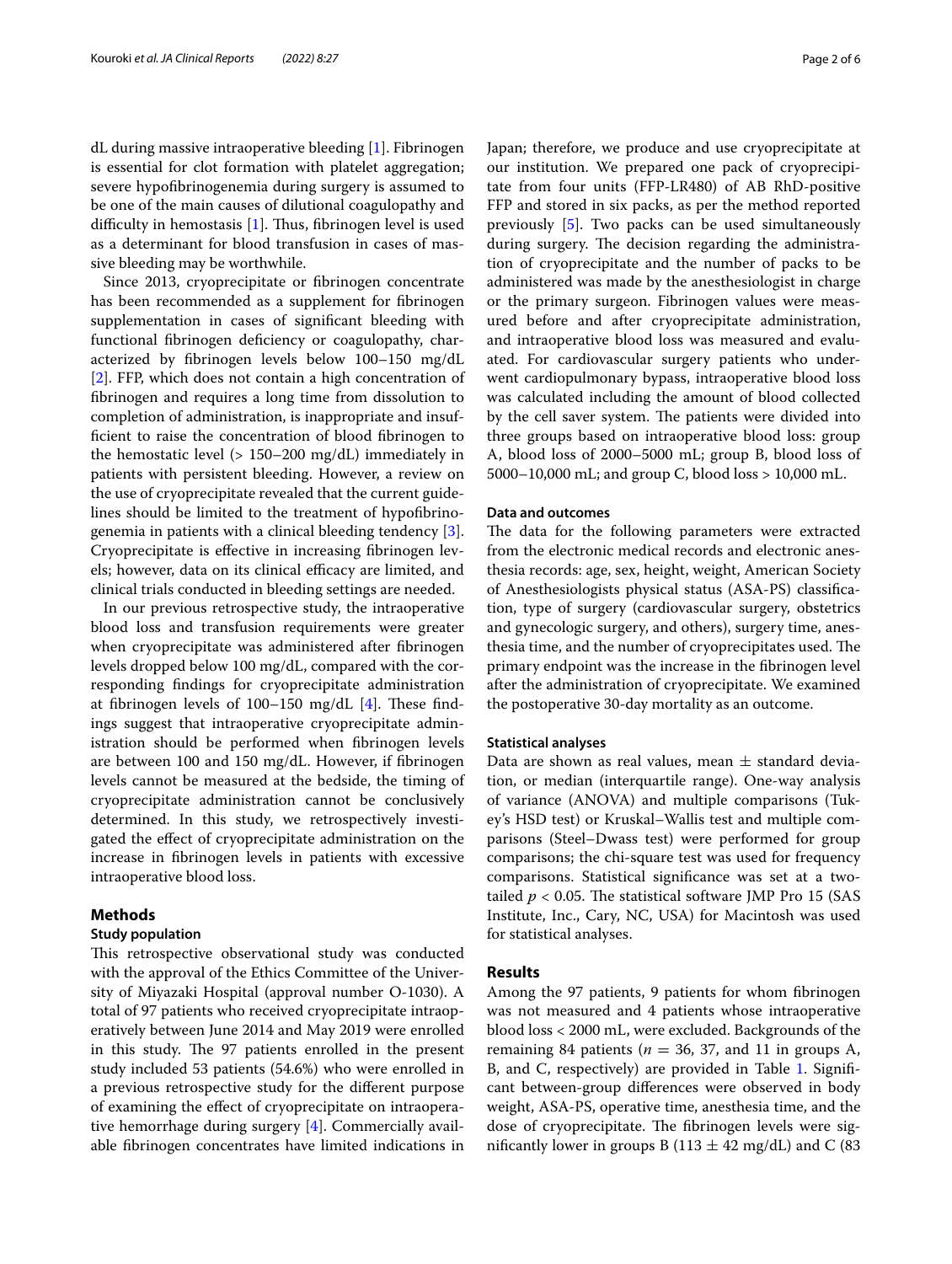## <span id="page-2-0"></span>**Table 1** Patient characteristics

|                                | <b>Group A</b><br>$(n = 36)$ | <b>Group B</b><br>$(n=37)$ | Group C<br>$(n=11)$  | p       |
|--------------------------------|------------------------------|----------------------------|----------------------|---------|
| Age (years)                    | $62 \pm 14$                  | $61 \pm 18$                | $67 \pm 19$          | 0.34    |
| Sex (male/female)              | 20/16                        | 26/11                      | 6/5                  | 0.37    |
| Height (cm)                    | $157 + 0$                    | $160 + 8$                  | $158 \pm 7$          | 0.25    |
| Weight (kg)                    | $55 + 14$                    | $63 + 12^{*}$              | $60 + 11$            | 0.048   |
| ASA-PS, 1/2/3/1E/2E/3E/4E      | $0/2^+/18/0/2/13^+/1$        | 0/10/16/0/1/6/4            | $0/3/6/1^{++}/0/0/1$ | 0.02    |
| Surgery                        |                              |                            |                      |         |
| Cardiovascular/obstetric/other | 33/2/1                       | 30/4/3                     | 8/2/1                | 0.55    |
| Operation time (min)           | $426 \pm 148$                | $533 \pm 212$              | $660 \pm 266$ **     | 0.002   |
| Anesthesia time (min)          | $527 + 174$                  | $643 \pm 254$              | $774 + 307$          | 0.006   |
| Intraoperative blood loss (ml) | $3.348 \pm 791$              | $6,688 \pm 1,225$          | $14,281 \pm 5,142$   | < 0.001 |
| Cryoprecipitate, 2/4/6 packs   | 33/3/0                       | 34/2/1                     | $7^{++}/4^{++}/0$    | 0.04    |

*ASA-PS* American Society of Anesthesiologists physical status classifcation

\**p* < 0.05 vs. Group A, \*\**p* < 0.01 vs. Group A, † *p* < 0.05 vs. expected value, ††*p* < 0.01 vs. expected value

 $\pm$  29 mg/dL) than in group A (189  $\pm$  94 mg/dL) before cryoprecipitate administration ( $p < 0.0001$  for both) (Fig. [1](#page-3-0)a), which signifcantly increased after administration of cryoprecipitate in all groups. However, the fbrinogen levels after cryoprecipitate administration remained signifcantly lower in groups B and C than group A (Fig.  $1b$ ). The degree of increase of fibrinogen levels was significantly larger in group C than in group A (Fig. [1c](#page-3-0)). The three groups differed significantly in partial thromboplastin time (PTT) and activated partial thromboplastin time (APTT) before cryoprecipitate administration. However, no diference was observed after administration (Table [2](#page-4-0)). Transfusion of red blood cells (RBCs), FFP, and platelet concentrate (PC) increased signifcantly with intraoperative blood loss. However, there were no signifcant between-group diferences in 30-day mortality rates.

# **Discussion**

Continuous intraoperative bleeding causes a reduction in coagulation factor levels. Pathological conditions such as hypothermia and acidosis complicate coagulation reactions based on enzyme-substrate reactions. Coagulation factor levels decrease as the amount of bleeding increases, leading to a vicious cycle of further bleeding and difficulty in stopping the bleeding  $[6]$  $[6]$ . Our previous study revealed a negative correlation between the fbrinogen levels and bleeding volume before cryoprecipitate administration, and the amount of blood loss and transfusion tended to increase when the fbrinogen levels were  $< 100 \text{ mg/dL}$  [\[4](#page-5-3)]. In the present study, the operative time was signifcantly prolonged in the group with higher blood loss, which was expected to lead to further blood loss and difficulty in stopping the bleeding. In a systematic review comparing the fbrinogen concentrate with FFP, 5 out of 91 eligible studies reported the outcome of fibrinogen concentrate versus a comparator  $[7]$  $[7]$ . The evidence was consistently positive (70% of all outcomes), with no negative efects reported (0% of all outcomes). Fibrinogen concentrate was compared directly with FFP in three high-quality studies and was found to be superior for > 50% of outcomes in terms of reducing blood loss, allogeneic transfusion requirements, length of intensive care unit and hospital stay, and increasing the plasma fbrinogen levels. However, it was concluded that the trigger value for fbrinogen administration in acquired fbrinogen defciency, a common coagulation factor deficiency condition associated with surgical bleeding, remains unclear. Many guidelines and mass transfusion protocols recommend the administration of cryoprecipitate when the plasma fbrinogen levels are below 100–150 mg/dL; however, this threshold is not based on established clinical evidence [[2](#page-5-1)]. In addition to the increased consumption of clotting factors in the setting of persistent bleeding, the difficulty in obtaining a timely measurement of the fbrinogen levels has led to the argument that fbrinogen levels should not be used as a guide for the management of bleeding [\[8](#page-5-7)]. Besides measuring fbrinogen levels, viscoelastic devices such as thromboelastography (TEG) and rotational thromboelastometry (ROTEM) are useful as they can provide real-time data regarding severe bleeding, especially in relation to cardiovascular surgery; the measurement of blood viscosity by viscoelastic devices in the operating room (point-ofcare monitoring) is ideal. This strategy has the potential to reduce the risk of complications such as transfusionassociated circulatory overload (TACO), transfusionrelated acute lung injury (TRALI), and thromboembolic adverse events [[9\]](#page-5-8). Our previous study concluded that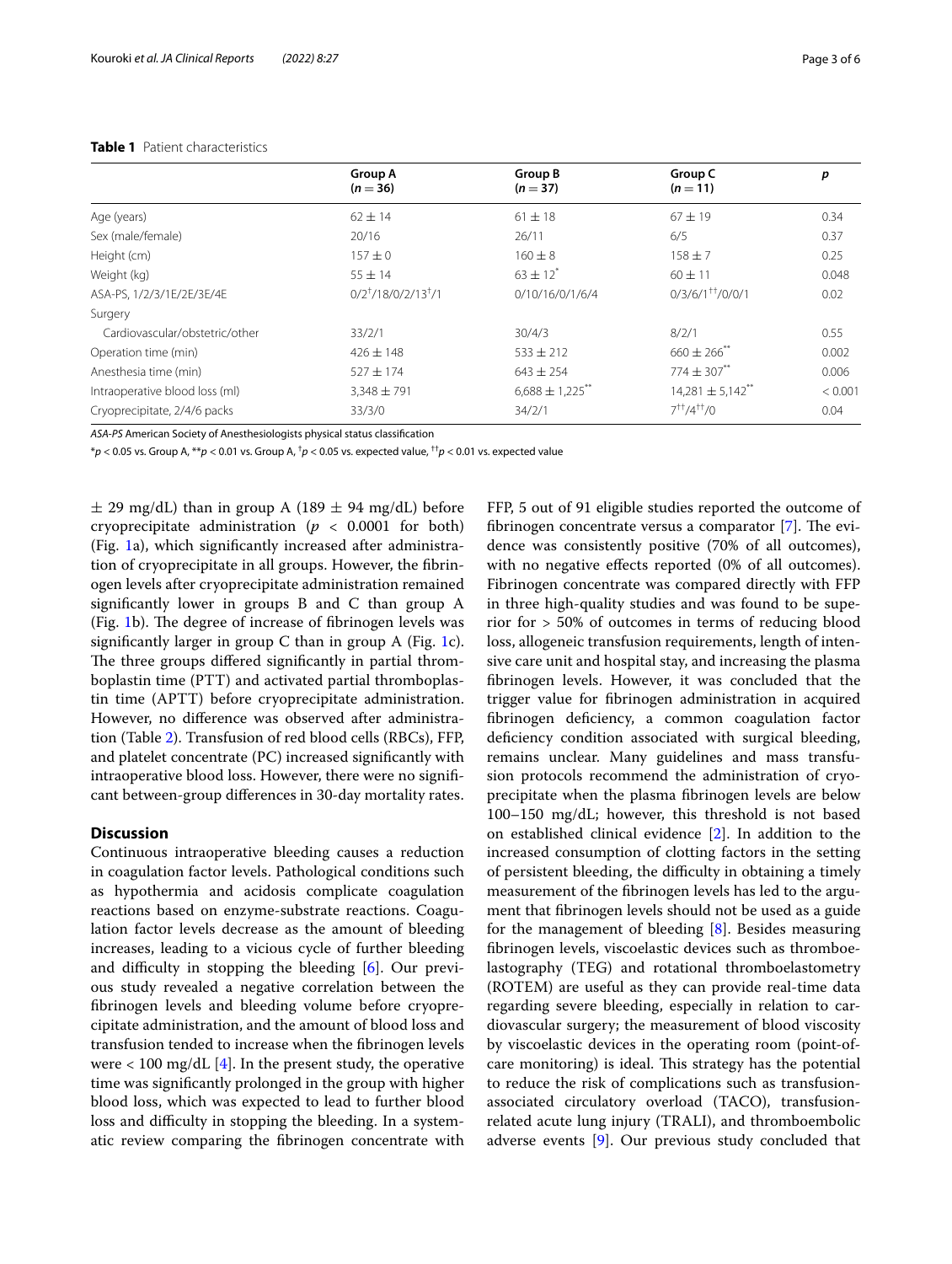

<span id="page-3-0"></span>**Fig. 1** Fibrinogen levels before (**a**) and after (**b**) the administration of cryoprecipitate and their degrees of increase (**c**). The fbrinogen levels were signifcantly lower in groups B and C than in group A before the administration of cryoprecipitate (**a**). They signifcantly increased in all groups after the administration of cryoprecipitate (**b**), although they were still signifcantly lower in groups B and C than in group A after the administration of cryoprecipitate. However, the degree of increase in the fbrinogen level was signifcantly greater in group C than in group A (**c**). \**p* < 0.05 and \*\**p* < 0.01 vs. Group A

plasma fbrinogen levels should be maintained between 100 and 150 mg/dL and should be > 100 mg/dL to prevent clotting factor deficiency  $[4]$  $[4]$ . To prevent hypofibrinogenemia, plasma fbrinogen levels should be maintained > 100–150 mg/dL and not < 100 mg/dL. Kikura et al. reported that a fbrinogen level < 130 mg/dL is the cutoff value for fibrin polymerization (FIBTEM A10) measured by ROTEM as < 6 mm, and that postoperative blood loss and transfusion volume signifcantly increased when FIBTEM A10 was  $<$  6 mm [\[10](#page-5-9)]. They also found that the efect of fbrinogen concentrate on reducing blood loss and transfusion volume was clear in patients with FIBTEM  $A10 < 6$  mm at the time of weaning from cardiopulmonary bypass, while in patients with FIBTEM A10 > 6 mm, hemostatic capacity was high and FFP was sufficient  $[11]$ . In addition to these viscoelastic devices, new techniques for rapid measurement and estimation of fbrinogen levels have recently been developed in Japan [[12,](#page-5-11) [13](#page-5-12)]. Although there are limitations in the interpretation and these rapid measurements of fbrinogen levels, it is hoped that rapid measurement of fbrinogen levels will become more widespread in the future, as fbrinogen levels themselves remain an important guideline for evaluating patients with bleeding [[14\]](#page-5-13).

In the present study, group C, who experienced signifcant bleeding and fbrinogen concentrations of approximately  $\leq 100$  mg/dL before cryoprecipitate administration, demonstrated signifcantly greater fbrinogen recovery than group A, who experienced relatively little bleeding and maintained the fbrinogen levels. However, the dose of cryoprecipitate administered in relation to the amount of bleeding must be considered, since the percentage of the four packs of cryoprecipitate used in group C was signifcantly higher. In addition, a high initial fbrinogen concentration at the start of fbrinogen supplementation limits further increments in fibrinogen concentration  $[15]$  $[15]$  $[15]$ . These fndings suggest that the timing of cryoprecipitate administration is important to maximize the effect of cryoprecipitate, taking into account the amount of bleeding and the decrease in fbrinogen level due to bleeding.

In situations where viscoelastic devices or rapid fbrinogen measurement devices have not been introduced,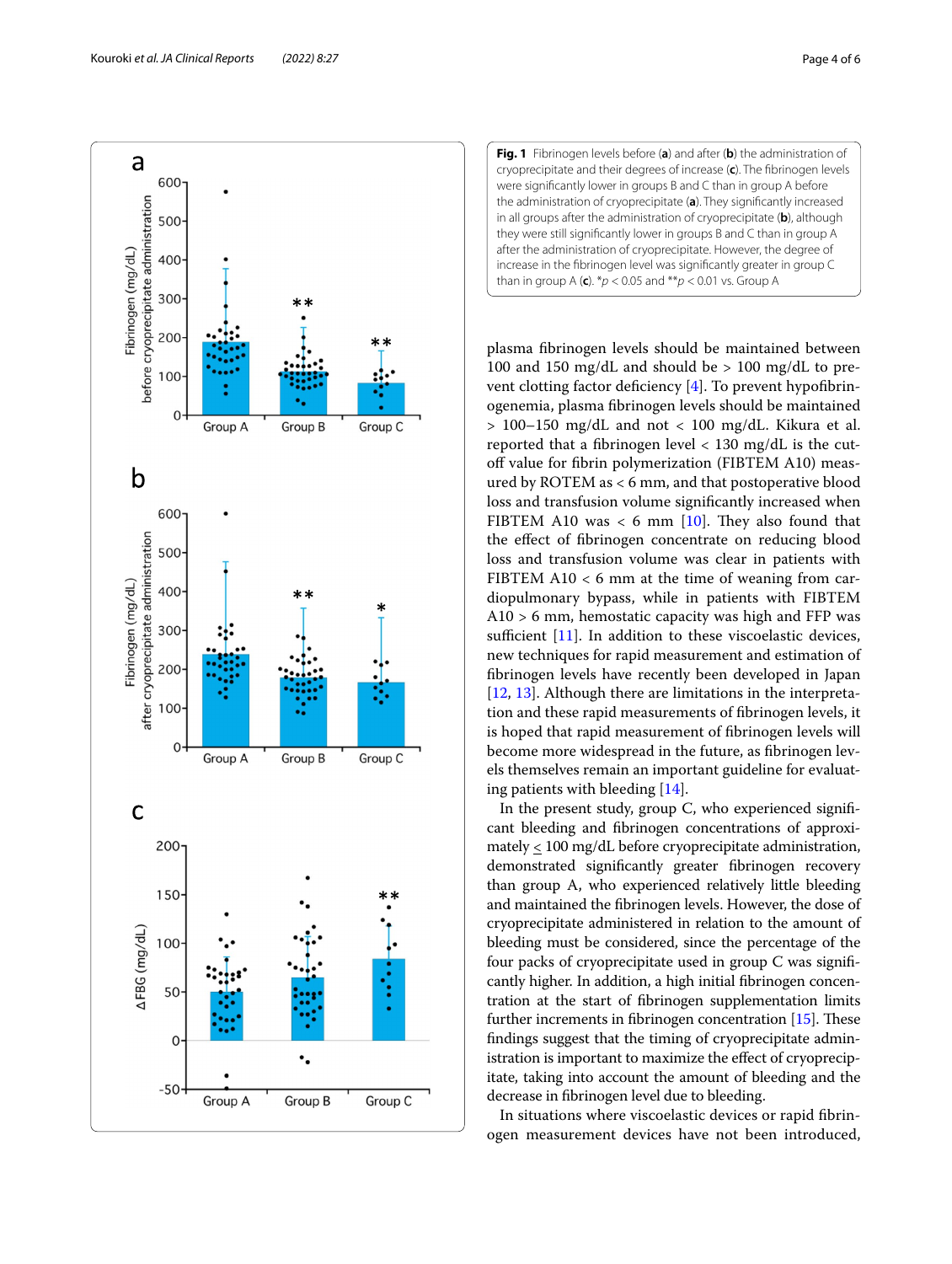|                         | <b>Group A</b><br>$(n = 36)$ | Group B<br>$(n=37)$                | Group C<br>$(n = 11)$                             | p        |
|-------------------------|------------------------------|------------------------------------|---------------------------------------------------|----------|
| Pre-PTT (s)             | 16.0 (14.2-17.9)             | $17.6(16.3 - 19.2)^{**}$           | 19.7 (17.4-24.0) <sup>*</sup>                     | 0.003    |
| Post-PTT (s)            | 14.2 (13.6-14.8)             | $14.4(13.7-16.0)$                  | $14.1(13.5 - 15.5)$                               | 0.37     |
| Pre-APTT (s)            | 40.8 (37.5-49.9)             | $51.2(43.5 - 109.5)$ <sup>**</sup> | 85.2 (79.5-180.0)**                               | 0.001    |
| Post-APTT (s)           | 36.1 (33.3 - 38.1)           | 38.5 (32.3-45.4)                   | 35.3 (32.0-60.4)                                  | 0.34     |
| Transfusion (ml)        |                              |                                    |                                                   |          |
| <b>RBC</b>              | $1540 \pm 420$               | $2240 \pm 1400^*$                  | $4620 \pm 1820$ <sup>****</sup> , <sup>††††</sup> | < 0.0001 |
| <b>FFP</b>              | $960 \pm 600$                | $1800 \pm 1200$ ***                | $4680 \pm 2400$ <sup>****</sup> ', <sup>†††</sup> | < 0.0001 |
| PC                      | $380 + 180$                  | $480 \pm 320$ <sup>**</sup>        | $520 \pm 180^{**}$                                | 0.001    |
| 30-day mortality, n (%) | 3(8)                         | 5(14)                              | 0(0)                                              | 0.39     |

<span id="page-4-0"></span>**Table 2** Coagulation capacity before and after administration of cryoprecipitate, intraoperative blood transfusion volume, and outcome

*PTT* partial thromboplastin time, *APTT* activated partial thromboplastin time, *RBC* red blood cell, *FFP* fresh frozen plasma, *PC* platelet concentrate

\**p* < 0.05 vs. Group A, \*\**p* < 0.01 vs. Group A, \*\*\**p* < 0.001 vs. Group A, \*\*\*\**p* < 0.0001 vs. Group A, † *p* < 0.05 vs. Group B, †††*p* < 0.001 vs. Group B, ††††*p* < 0.0001 vs. Group B

the decision to administer cryoprecipitate must be made comprehensively based on the amount of blood loss, the rate of blood loss, the progress of the surgery, and vital signs. Our fndings might help determine the timing of cryoprecipitate administration using the amount of intraoperative blood loss as an indicator. In our study, most patients showed fbrinogen levels > 100 mg/dL and approximately 60% of the patients showed fbrinogen levels > 150 mg/dL in group A, whereas half of the cases in group B and 70% of those in group C had fbrinogen levels < 100 mg/dL. Since most patients in group B had fibrinogen levels < 150 mg/dL which improved to  $\geq 150$ mg/dL after cryoprecipitate administration in approximately 70% of patients, this observation might support the hypothesis that cryoprecipitate administration should be considered when bleeding exceeds 5000 ml and rapid cryoprecipitate administration is necessary for hemostasis when bleeding is > 10,000 mL.

The present study has several limitations. The surgeries were classifed according to the amount of blood loss, and the surgical site was not considered. The background may be diferent for obstetric hemorrhage, wherein coagulation factors are lost early, and cardiovascular surgery, wherein the consumption of coagulation factors by artifcial heartlung, hemodilution, hypothermia, and efects on platelet aggregation function are taken into account. In addition, a multicenter prospective study is desirable in the future, since this was a single-center retrospective study.

# **Conclusion**

The results of this study indicate that the effect of cryoprecipitate on the increase in fbrinogen level was most apparent in patients with excessive intraoperative blood  $loss \geq 10,000$  mL. In addition, most of the patients with intraoperative blood  $loss > 5000$  mL had fibrinogen levels < 150 mg/dL which improved to  $\geq$  150 mg/dL after cryoprecipitate administration in approximately 70% of patients. Therefore, cryoprecipitate administration should be considered for patients with hypofbrinogenemia ( $\leq 150 \text{ mg/dL}$ ) experiencing severe bleeding (e.g.,  $\geq$ 5000 mL when the preoperative fbrinogen level is within the normal range) and rapid administration of cryoprecipitate is necessary to maximize the hemostatic efect, especially when the bleeding volume exceeds 10,000 ml.

#### **Abbreviations**

FFP: Fresh frozen plasma; FFP-LR: Fresh frozen plasma-leukocytes reduced; ASA-PS: American Society of Anesthesiologists physical status; HSD: honestly signifcant diference; IQR: Interquartile range; ANOVA: Analysis of variance; PTT: Partial thromboplastin time; APTT: Activated partial thromboplastin time; RBCs: Red blood cells; PC: Platelet concentrate; TEG: Thromboelastography; TACO: Transfusion-associated circulatory overload; TRALI: Transfusion-related acute lung injury.

#### **Acknowledgments**

This study was conducted at the Department of Anesthesiology, Faculty of Medicine, University of Miyazaki. The authors would like to thank Mio Kurogi, Noriko Hidaka, and Toshiko Watanabe for their technical advice and assistance in data collection. We would like to thank Editage [\(www.editage.com](http://www.editage.com)) for English language editing.

#### **Authors' contributions**

SK and TM collected data, performed statistical analysis, and wrote the manuscript. IT helped edit the manuscript. All authors read and approved the fnal manuscript.

#### **Funding**

This study did not receive any extramural funding.

#### **Availability of data and materials**

The datasets used and/or analyzed during the current study are available from the corresponding author upon reasonable request.